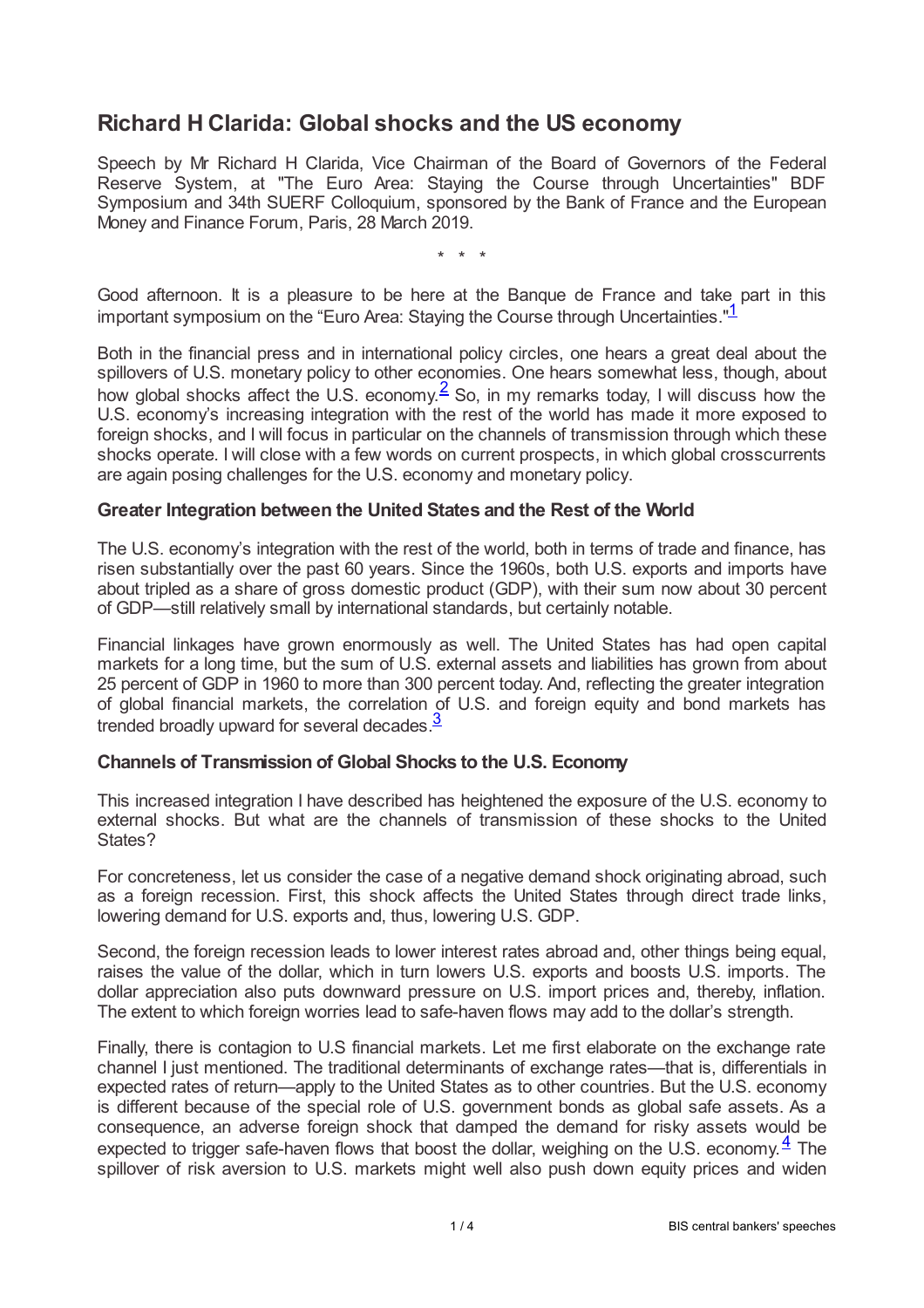corporate credit spreads, adding to the contractionary pressures. However, the same safe-haven flows into Treasury securities would cause U.S. long-term yields to fall, mitigating these adverse effects on domestic demand and activity.<sup>[5](#page-3-3)</sup>

## <span id="page-1-0"></span>**Historical Experience**

<span id="page-1-2"></span><span id="page-1-1"></span>Let us consider some historical examples of the effect of adverse foreign shocks on the U.S. economy. The Mexican peso crisis of 1994 and '95 and the Asian financial crisis of 1997 through '98 resulted in substantial hits to aggregate emerging market economy (EME) growth, but they had fairly muted effects on U.S. growth. $6 \overline{6}$  $6 \overline{6}$  In part, this limited response in previous decades reflected the smaller share of the EMEs in the global economy and, as a related matter, in U.S. trade. Furthermore, the weight of EMEs in the global financial system was lighter in previous decades, so their crises were less disruptive to global markets.<sup> $\frac{7}{5}$  $\frac{7}{5}$  $\frac{7}{5}$ </sup> Finally, even back then, the safe-haven flows into dollar assets that I highlighted earlier were an important mitigating factor, pushing down U.S. long-term yields. To be sure, the Russian default of August 1998, followed by the collapse of Long-Term Capital Management, had more-substantial effects on global markets and posed greater risk to the U.S. economy, which triggered a policy response by the Fed in which the federal funds rate was cut 75 basis points between September and November of that year. $\frac{8}{5}$  $\frac{8}{5}$  $\frac{8}{5}$  Of note, after economic prospects appeared to stabilize, the Fed reversed those cuts in 1999.

<span id="page-1-3"></span>In recent times, global shocks have also been consequential for U.S. economic prospects and monetary policy. Examples include the 2011–13 euro-zone recession and the China devaluation and capital flight episode of 2015 and '16, when worries about a hard landing and renminbi depreciation, respectively, roiled world markets. Both of these shocks originated in economies with large footprints in the global economy and financial system, and, as a result, they induced substantial disruptions in global financial markets. During both episodes, U.S. stock markets fell and the dollar appreciated, especially during 2015 and 2016. As ever, these negative shocks were associated with safe-haven flows that pushed U.S. Treasury yields down.<sup>[9](#page-3-7)</sup> Despite the drop in yields, overall financial conditions in the United States tightened, weighing on aggregate demand.<sup>[10](#page-3-8)</sup>

<span id="page-1-6"></span><span id="page-1-5"></span><span id="page-1-4"></span>Yet, in these episodes, accommodative policy responses in the United States helped ward off actual contractions of U.S. activity. During the 2011–13 euro-zone recession, the United States was already pursuing very accommodative policies in the wake of the Global Financial Crisis, but the timing of the maturity extension program and the third phase of U.S. quantitative easing suggests they were helpful responses to the spillovers to the United States from this downturn.<sup>[11](#page-3-9)</sup> For the China episode of 2015 and '16, Federal Open Market Committee (FOMC) statements from the time indicate that concerns about foreign developments and their effect on U.S. financial conditions were a factor contributing to the delay in previously anticipated policy rate increases, thereby supporting the economy.

The message from these recent episodes is not just about the importance of timely policy adjustments by the central bank. It is also about the importance of the enhanced resilience of financial institutions that has been achieved since the Global Financial Crisis. Undoubtedly, this resilience helped prevent adverse financial shocks from contributing to a more serious downturn.

#### **Recent Developments**

Let me conclude with some remarks on recent developments. U.S. and other financial markets are attuned to a number of prominent downside global risks, which include Brexit, a sharp slowdown in global growth prospects, and trade tensions.

Even though the Fed has been and is committed to a dual mandate to achieve maximum employment and price stability, in today's world, U.S. policymakers can hardly ignore these risks,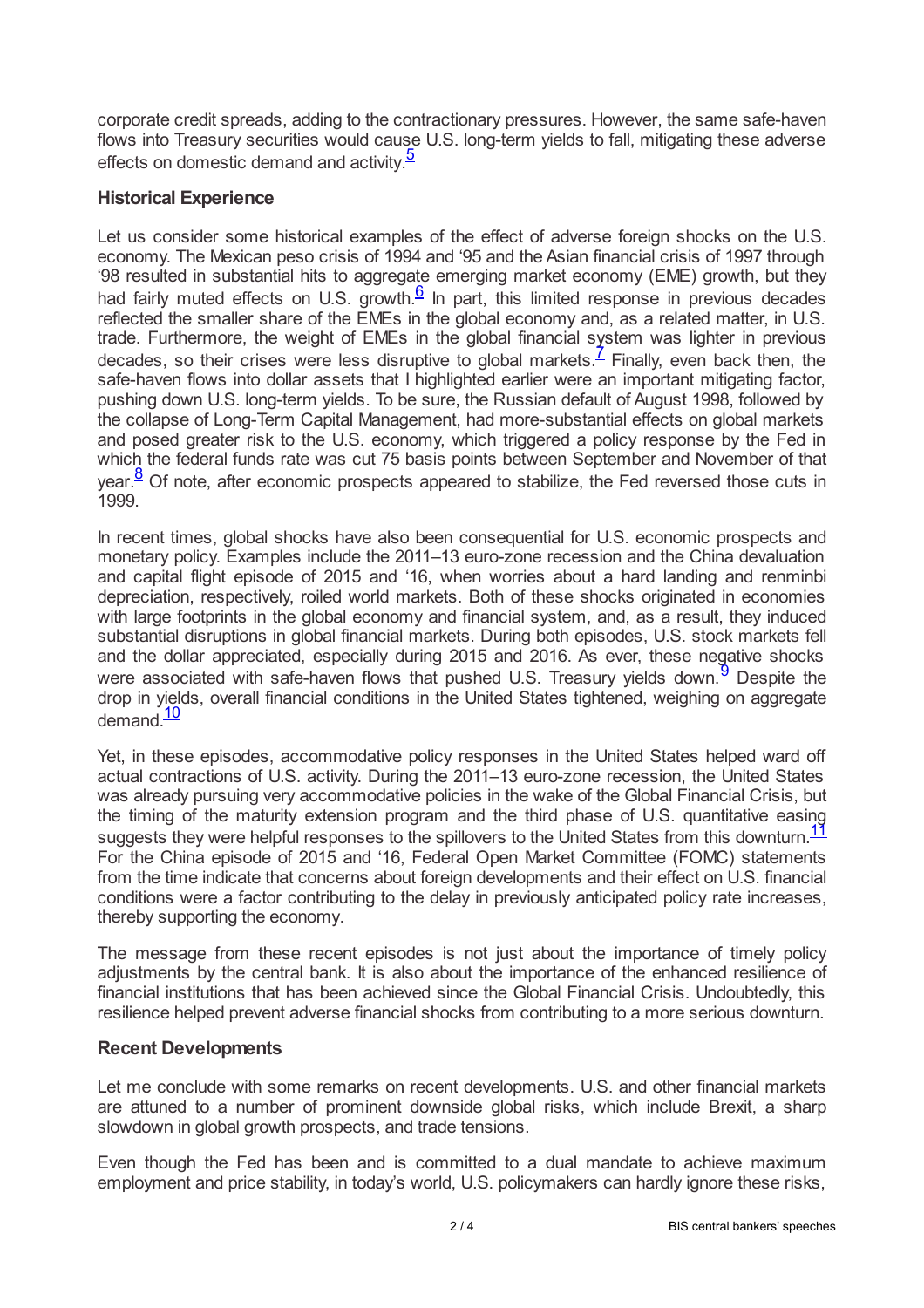and three of our most recent FOMC statements have highlighted concerns about global economic and financial developments. In addition, in our policy statements, as well as in other communications, we have indicated that, in the presence of these risks and with inflation pressures muted, we can afford to be patient and data dependent as we assess in future meetings what adjustments in our policy rate might be necessary to sustain growth, employment, and price stability in the U.S. economy.

### **References**

Board of Governors of the Federal Reserve System (2018). "The Recent Rise in Oil Prices (PDF)," *Monetary Policy Report.* [Washington:](www.federalreserve.gov/monetarypolicy/files/20180713_mprfullreport.pdf) Board of Governors, July 13.

[Bodenstein,](www.federalreserve.gov/pubs/ifdp/2009/983/ifdp983.pdf) Martin, Christopher J. Erceg, and Luca Guerrieri (2009). "The Effects of Foreign Shocks When Interest Rates Are at Zero (PDF)," International Finance Discussion Papers 983. Washington: Board of Governors of the Federal Reserve System, October.

Clarida, Richard H. (2012). "The Euro Crisis and the U.S. [Economy,](www.cfr.org/interview/euro-crisis-and-us-economy)" interview by Christopher Alessi, Council on Foreign Relations, Washington, D.C., May 25.

Dell'Ariccia, Giovanni, Jeronimo [Zettelmeyer,](www.imf.org/en/Publications/WP/Issues/2016/12/30/Moral-Hazard-and-International-Crisis-Lending-A-Test-16125) and Isabel Schnabel (2002). "Moral Hazard and International Crisis Lending: A Test ," IMF Working Paper WP/02/181. Washington: International Monetary Fund, October.

Duca, John V., David M. Gould, and Lori L. Taylor (1998). "What Does the Asian Crisis Mean for the U.S. Economy? (PDF)" Federal Reserve Bank of Dallas, *Southwest Economy,* [March/April,](www.dallasfed.org/~/media/documents/research/swe/1998/swe9802a.pdf) pp. 1-7.

*Economist* (2015). "The Causes and Consequences of China's Market Crash," Market Turmoil, *Economist,* April 24.

Ferrara, Laurent, and [Charles-Emmanuel](blocnotesdeleco.banque-france.fr/en/blog-entry/international-environment-and-us-monetary-policy-textual-analysis) Teuf (2018). "International Environment and U.S. Monetary Policy: A Textual Analysis," Banque de France, *Eco Notepad,* September 25.

Harrigan, James (2000). "The Impact of the Asian Crisis on U.S. Industry: An [Almost-Free](www.newyorkfed.org/medialibrary/media/research/epr/00v06n3/0009harr.pdf) Lunch? (PDF)" Federal Reserve Bank of New York, *FRBNY Economic Policy Review,* vol. 6 (September), pp. 71–81.

Kilian, Lutz (2008). "The Economic Effects of Energy Price Shocks," *Journal of Economic Literature,* vol. 46 (December), pp. 871–909.

Kilian, Lutz, and Robert J. Vigfusson (2017). "The Role of Oil Price Shocks in Causing U.S. Recessions," *Journal of Money, Credit and Banking,* vol. 49 (December), pp. 1747 76.

Kohn, Donald L. (2008). "Global Economic Integration and [Decoupling](www.federalreserve.gov/newsevents/speech/kohn20080626a.htm)," speech delivered at the International Research Forum on Monetary Policy, Frankfurt, Germany, June 26.

Pollard, Patricia S., and Cletus C. Coughlin (1999). "Going Down: The Asian Crisis and U.S. Exports (PDF)," Federal Reserve Bank of St. Louis, *Review,* vol. 81 [\(March/April\).](files.stlouisfed.org/files/htdocs/publications/review/99/03/9903pp.pdf)

van Wincoop, Eric, and Kei-Mu Yi (2000). "Asian Crisis [Postmortem:](www.newyorkfed.org/medialibrary/media/research/epr/00v06n3/0009vanw.pdf) Where Did the Money Go and Did the United States Benefit? (PDF)" Federal Reserve Bank of New York, *FRBNY Economic Policy Review,* vol. 6 (September).

<span id="page-2-0"></span> $1$  The views expressed are my own and not necessarily those of other Federal Reserve Board members or Federal Open Market Committee participants. I am grateful to Shaghil Ahmed of the Federal Reserve Board staff for his assistance in preparing this text.